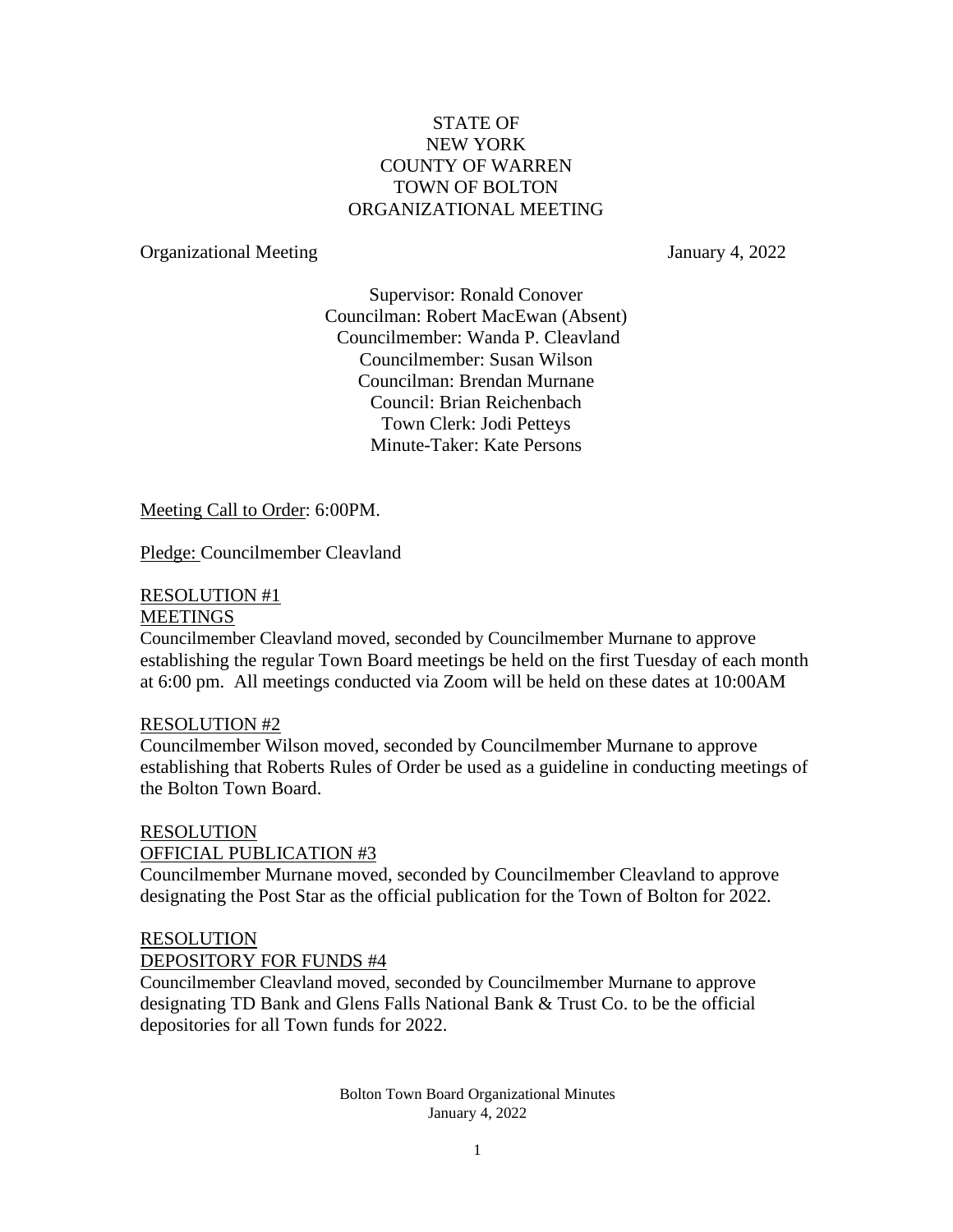# RESOLUTION #5 INVESTMENT POLICY

Councilmember Wilson moved, seconded by Councilmember Murnane to approve continuation of the Town of Bolton investment policy for 2022.

### RESOLUTION #6 PROCUREMENT POLICY

Councilmember Cleavland moved, seconded by Councilmember Murnane to approve continuation of the Town of Bolton procurement policy for 2022.

### RESOLUTION #7

### DRUG FREE WORKPLACE POLICY

Councilmember Murnane moved, seconded by Councilmember Wilson to approve continuation of the Town of Bolton drug free workplace policy for 2022.

# RESOLUTION #8

### WORKPLACE VIOLENCE POLICY

Councilmember Murnane moved, seconded by Councilmember Wilson to approve continuation of the Town of Bolton workplace violence policy for 2022.

### RESOLUTION #9

# SEXUAL HARASSMENT POLICY

Councilmember Cleavland moved, seconded by Councilmember Wilson to approve continuation of the Town of Bolton sexual harassment policy for 2022.

# RESOLUTION #10

# CODE OF ETHICS

Councilmember Murnane moved, seconded by Councilmember Cleavland to approve continuation of the Town of Bolton code of ethics for 2022.

# RESOLUTION #11

# MOBILE DEVICE SECURITY POLICY

Councilmember Wilson moved, seconded by Councilmember Murnane to adopt a Town of Bolton Mobile Device Security Policy for 2022 to be added to the Employee Handbook policies.

### RESOLUTION #12

# TRAVEL EXPENSE FOR TOWN BUSINESS

Councilmember Cleavland moved, seconded by Councilmember Murnane to approve establishing that upon proper authorization expenses incurred by Town employees and officials for Town business including meals, lodging, parking, highway tolls and use of personal vehicle will be reimbursed. Utilization of personal vehicle for authorized travel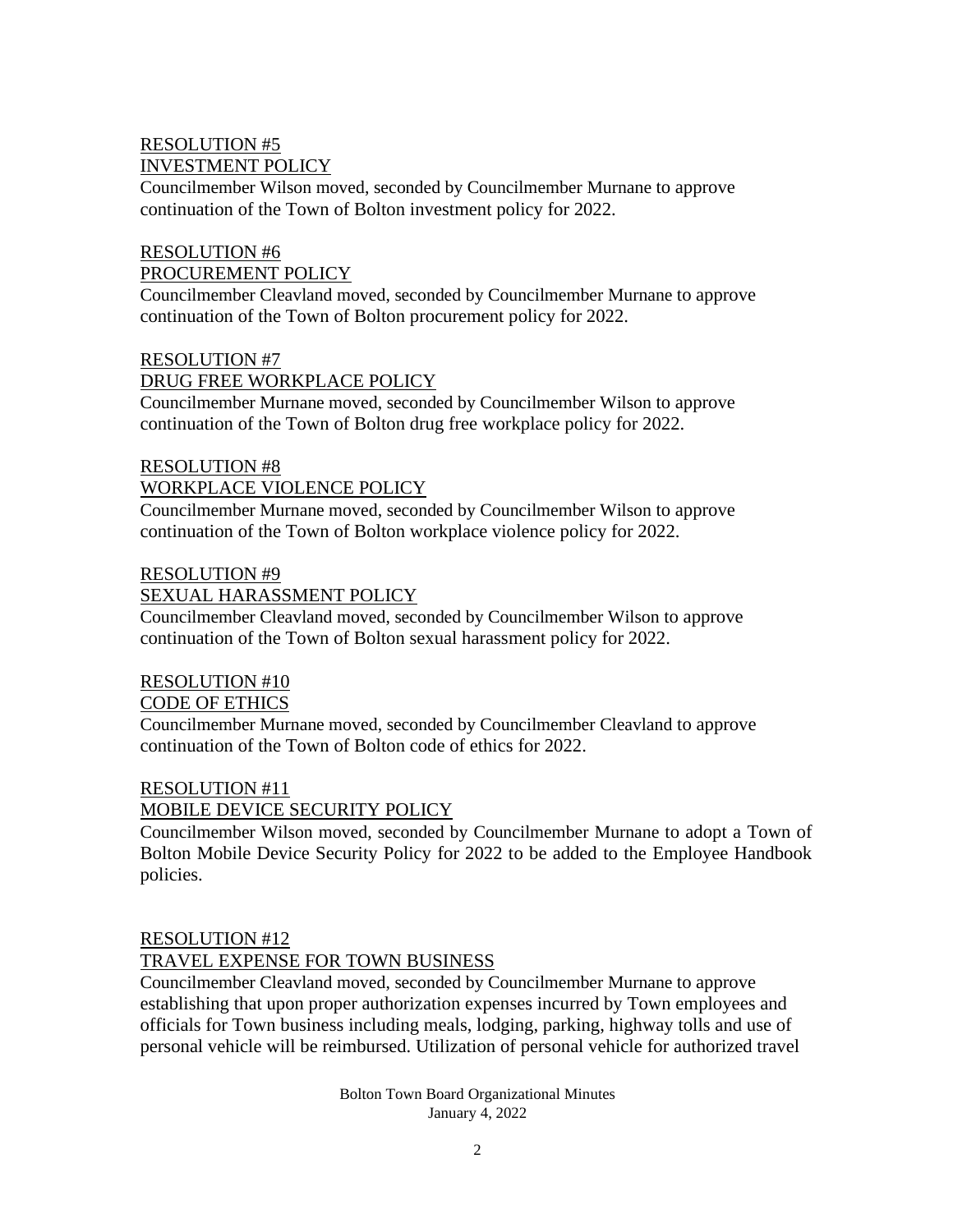during 2022 will be reimbursed at such rate as determined by the Internal Revenue Service (58.5 cents per mile for 2022).

### RESOLUTION #13

Councilmember Cleavland moved, seconded by Councilmember Murnane to approve continuation of our policy to maintain and purchase municipal insurance to defend and indemnify the municipality and its employees and IT IS HEREBY RESOLVED and it is a continuing and stated policy that the Town of Bolton shall to the fullest extent permitted by law legally defend any town board member and every (paid or unpaid) volunteer member of any town committee, zoning board of appeals, planning board, town agency or town sponsored organization from any and all civil claims, suits and controversies arising from or by virtue of any alleged act or omission arising out of authorized activities undertaken by such person(s) for or on behalf of the Town of Bolton and indemnify such person(s) for the payment of any assessment of monetary damages arising there from. The Town of Bolton's duty to defend and indemnify shall not apply to any alleged intentional tort or criminal activity.

### RESOLUTION #14

Councilmember Wilson moved, seconded by Councilmember Murnane to approve and provide for the official undertakings as follows:

"IT IS HEREBY RESOLVED THAT the Town of Bolton shall meet the requirements of Town Law Section 25, in providing for the official undertakings for the positions of town supervisor, town clerk, town tax collector, town receiver of taxes, town justices, town superintendent of highways and such other officers and employees of the town that have been enumerated in a blanket undertaking provided to the Town through the town's insurance agency Marshall & Sterling providing corporate fiduciary coverages as authorized by Public Officers Law Section 11 (2), including indemnification against losses caused by the failure of the officers or employees to faithfully perform their duties or by their fraudulent or dishonest acts and as otherwise required by law covering the officers, clerks and employees of the town. This resolution is intended to also indicate that the Town Board has approved the blanket undertaking as to form, manner of execution and sufficiency of surety and is to be filed with the office of the Town Clerk in the same manner as individual undertakings. "

### RESOLUTION #15

Councilmember Murnane moved, seconded by Councilmember Cleavland to approve designating the Town Hall meeting room and the court room as the polling places for District #1 and for District #2.

SUPERVISOR'S APPOINTMENTS

Deputy Supervisor: Councilmember Susan Wilson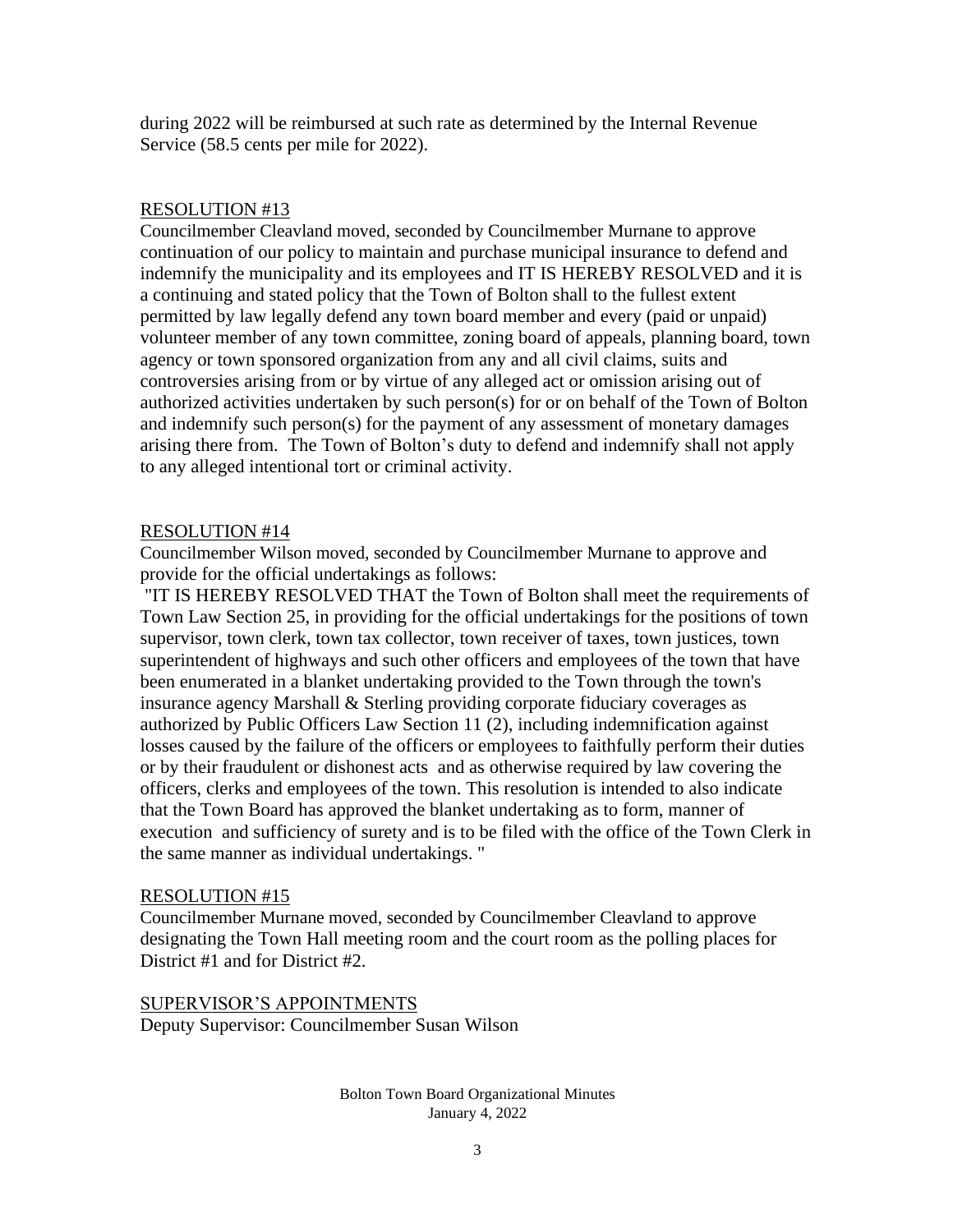# RESOLUTION #16

# ELECTED OFFICIALS SALARIES

Councilmember Cleavland moved, seconded by Councilmember Murnane to approve designation of the following salaries for elected officials:

- Supervisor: Ronald Conover \$43,338
- Councilpersons: Wanda P. Cleavland, Robert MacEwan, Brendan Murnane, Susan Wilson, at \$7,500 each
- Justices: Edward White, Joe Connally \$15,000 each
- Highway Superintendent: William Sherman \$67,178
- Town Clerk: Jodi Petteys: \$46,272

# RESOLUTION #17

# SALARIES OF BOARD APPOINTMENTS

Councilmember Cleavland moved, seconded by Councilmember Murnane to approve authorizing the following appointments and salaries/wages:

- Deputy Supervisor: \$3,228
- Deputy Highway Superintendent: \$3,152
- Assessor: Based on Town of Horicon 2022
- Clerk for the Assessor: \$19.54 per hour
- Director of Planning/Zoning: \$86,358
- Land Use Planner: \$36.62 per hour
- Planning/Zoning Administrative Assistant: \$23.33 per hour
- Senior Account Clerk/Bookkeeper: \$31.12 per hour
- Secretary to the Supervisor: \$26.70 per hour
- Counsel: \$75,000
- Minute Taker Clerk: \$12,317
- Budget Officer: \$6,478
- Assistant Budget Officer / Benefits Administrator \$6,478
- Registrar of Vital Statistics: \$691
- Water/Sewer/Tax Collector: \$14,709; Deputy Water/Sewer/Tax Collector: \$1,577
- Deputy Town Clerk #1 \$22.48 per hour; Deputy Town Clerk #2 \$19.40 per hour
- Sewer Plant Lead Operator: \$27.87 per hour
- Sewer Plant Operator: \$24.84 per hour
- Water Plant Trainee #1 & #2: \$21.58 per hour
- Parks/Buildings/Grounds Foreman: \$29.40 per hour
- Parks/Bldg./Grounds Laborer: #1 \$22.44 per hour; Laborer #2 \$20.50 per hour; Laborer #3 \$19.40; Laborer/Cleaner #4: \$19.40 per hour
- Laborer/Gardener: \$22.44 per hour
- Police Officer/Constables: Chief: \$35,000 per year; Officer #1 & #2 \$22.55 per hour; Court Officers \$20.50 per hour
- Co-Town Historians: \$1,417 Total: Annual one-time stipend of \$708.50 each
- Health Officer: \$1,821
- Animal Control Officer: \$7,000; Animal Removal Control: \$2,764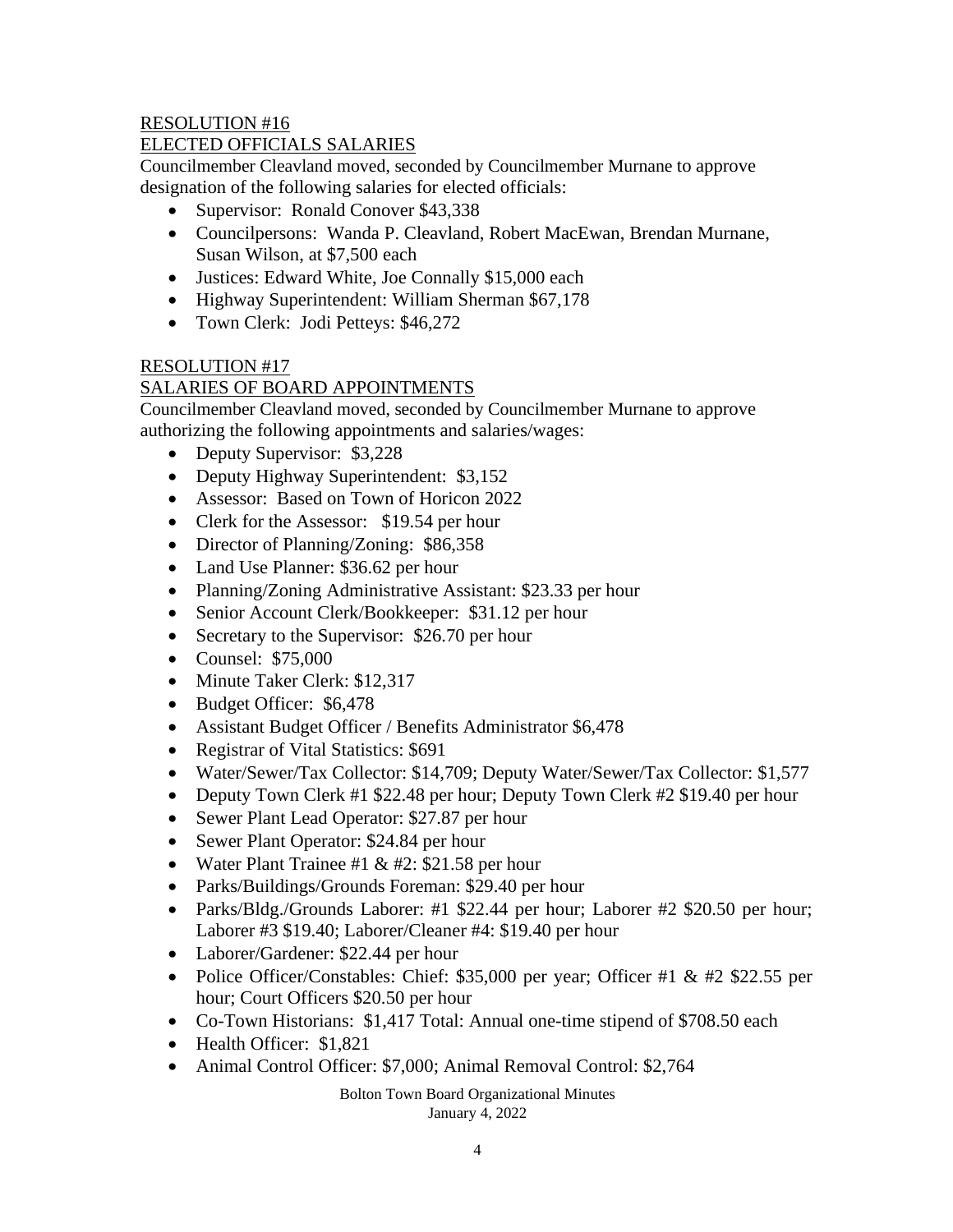- Justice Court Clerk #1 & #2: \$21.15 per hour
- Transfer Station: Supervisor \$3,000; Attendant #1 \$20.27 per hour; Attendant #2 \$19.40 per hour
- Park Attendants: \$14.50 per hour
- Recreation Director: \$30.07 per hour; Recreation Assistants \$17.25 per hour
- Planning Board/Zoning Board of Appeals Members: \$75 per meeting
- Board of Assessment Review members: \$200 each: Chairman: \$250
- All Temporary Laborers: \$16.50 per hour (excluding Recreation Department Summer Seasonal employees which are determined on an annual basis at time of employment).

### RESOLUTION #18

### ESTABLISHING SWD HOURS FOR NYS RETIREMENT

Councilmember Cleavland moved, seconded by Councilmember Murnane to approve the following:

Be it resolved that the Town of Bolton / 30313 hereby establishes the following standard workdays for these titles and will report the officials to the New York State and Local Retirement System based on time keeping system records or their record of activities: **Elected Officials:** 

| <b>Title</b>             | <b>Standard Work Day</b> | <b>Name</b>           |
|--------------------------|--------------------------|-----------------------|
| Town Clerk               | 6.5 hours                | Jodi Petteys          |
| Highway Superintendent   | 8.0 hours                | William Sherman       |
| <b>Town Justice</b>      | 6.5 hours                | <b>Edward White</b>   |
| <b>Town Board Member</b> | 6.5 hours                | <b>Robert MacEwan</b> |

# **Appointed Officials**

| <b>Title</b>                         | <b>Standard Work Day</b> | <b>Name</b>          |
|--------------------------------------|--------------------------|----------------------|
| Animal/Dog Control Officer 6.5 hours |                          | <b>Brett Moulton</b> |

### RESOLUTION #19

Councilmember Murnane moved, seconded by Councilmember Wilson to approve authorization for the Supervisor of the Town of Bolton enter into the following contracts and or payments for 2022.

- American Legion: \$10,000
- Bolton Chamber of Commerce \$20,000
- Bolton Emergency Medical Services, Inc.: \$327,674
- Bolton Free Library: \$70,000
- Bolton Historical Society: \$44,900
- Bolton Rural Cemetery: \$5,000
- Bolton Senior Citizens: \$13,200
- Lake George Park Commission Aquatic Invasive Program: \$30,000
- The Friends of Up Yonda Farm, Inc: \$8,500
- Marcella Sembrich: \$5,000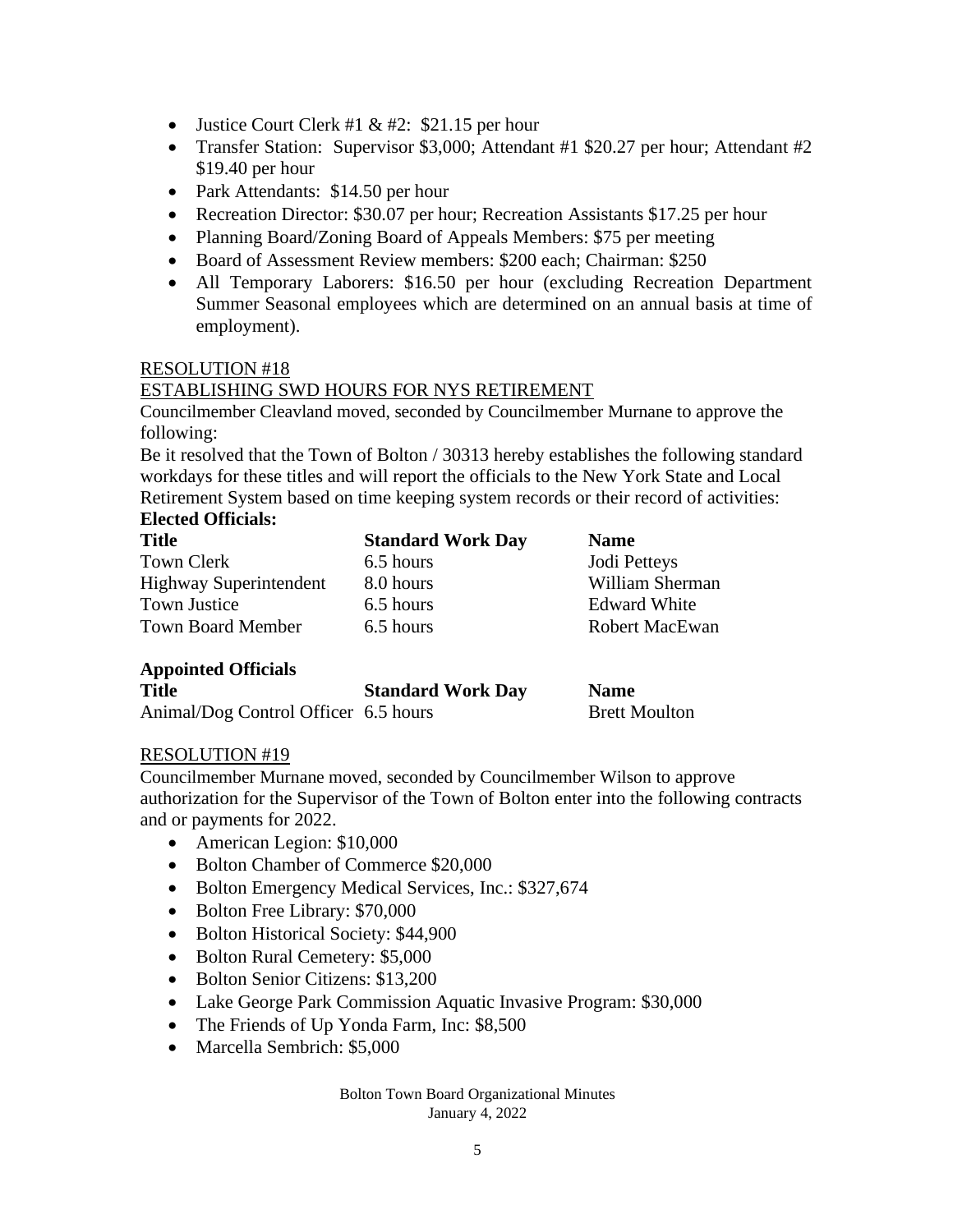# LIASONS

- Councilman MacEwan: Recreation Commission, Transfer Station, Fire, Rescue, Justice Court, Highway
- Councilmember Wilson: Planning/Zoning, Zoning Enforcement, Storm Water, Personnel, Parks, Conservation Park,
- Councilmember Cleavland: Police, Health Center, Parliamentarian, Senior Citizens, Bolton Insurance, Town Clerk
- Councilmember Murnane: Library, Assessor, Sewer, Water, Historical Society/ Museum, Sergeant at Arms

# INSURANCE COVERAGE

Insurance coverage for the Town of Bolton is with Marshall & Sterling Upstate Inc. and as Officials we must state if we have our insurance with them. Supervisor Conover: Yes Councilmember Wanda P. Cleavland: Yes Councilman Rob MacEwan: Absent Councilman Brendan Murnane: Yes Councilmember Susan Wilson: No

### RESOLUTION #20

Councilmember Cleavland moved, seconded by Councilmember Wilson to approve appointing the following individuals to the Conservation Park Advisory Committee for 2022.

- Milo Barlow
- Barry Kincaid
- Ted Caldwell
- Wendy Burkowski
- Susan Wilson (Town Board Liaison)

# RESOLUTION #21

# DRUG/ALCOHOL TESTING

Councilmember Wilson moved, seconded by Councilmember Cleavland to approve authorization for the Supervisor of the Town of Bolton to enter into a service contract with Catamount Consulting (HT & Group) for quarterly random DOT/Non-DOT drug/alcohol testing for 2022.

# RESOLUTION #22 OCCUPANCY TAX ADVISORY COMMITTEE

Councilmember Wilson moved, seconded by Councilmember Murnane to approve appointing the following individuals to the Occupancy Tax Advisory Committee for 2022.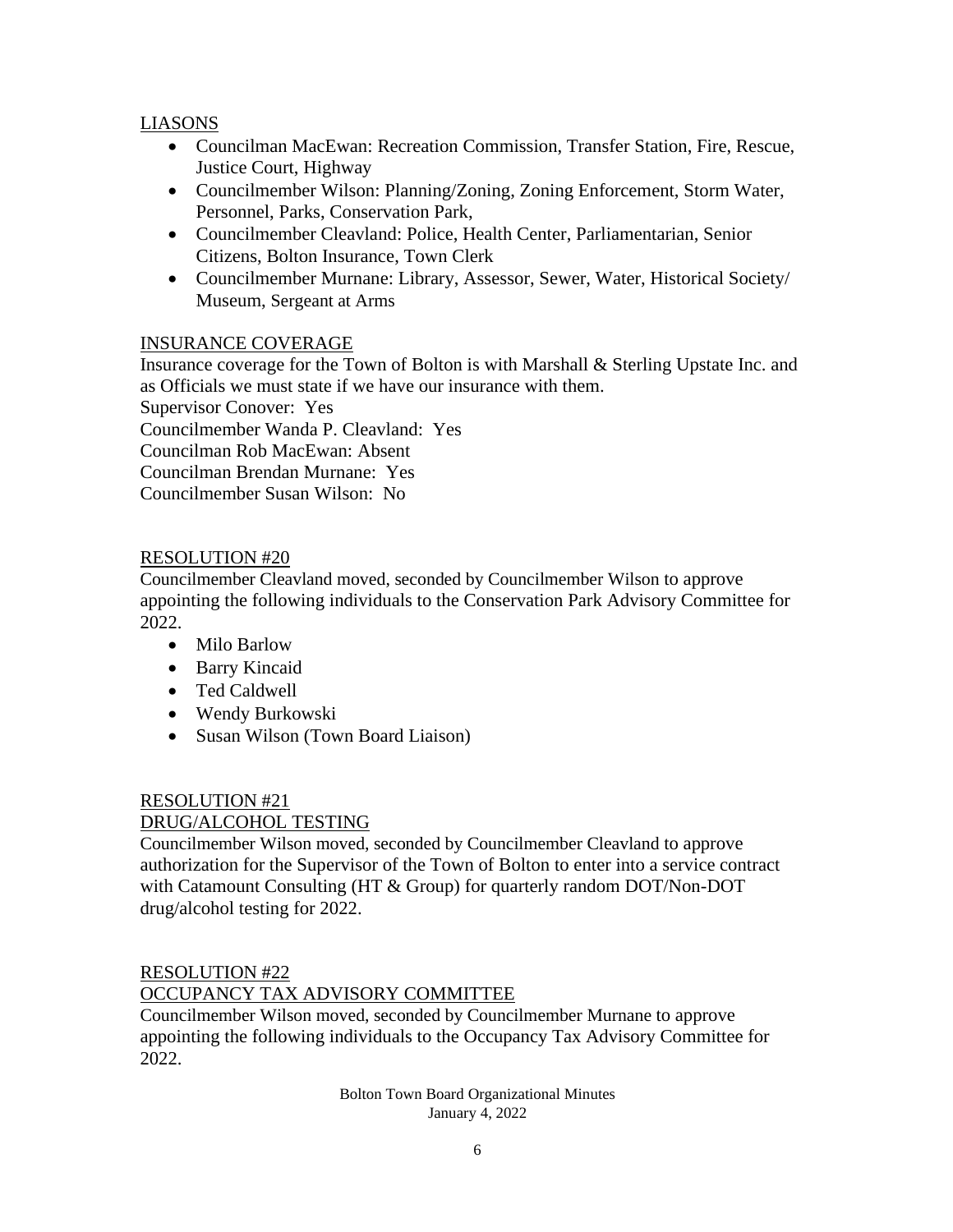Willie Bea McDonald, Chairperson Joe DiNapoli Heidi Hess Elaine Brown Stephen VonSchenk Ron Conover, Supervisor Susan Wilson, Liaison

### RESOLUTION #23

### CELL PHONES

Councilmember Cleavland moved, seconded by Councilmember Murnane to approve the following:

It is the policy of the Town of Bolton to reimburse quarterly the following positions at a rate of \$75 per month for personal cell phone use relating to the conduct of official Town business: Town Supervisor, Highway Superintendent, Director of Planning/Zoning, Sewer Plant Lead Operator, B&G/Parks Foreman, Police Chief, Town Clerk and Secretary to the Supervisor. The Town of Bolton also agrees to pay a quarterly cell phone reimbursement in the amount of \$25 per month to the Deputy Highway Superintendent, Water Plant Trainee #1 and Bookkeeper.

### RESOLUTION #24

SAFETY EQUIPMENT

Councilmember Cleavland moved, seconded by Councilmember Murnane to approve the following:

It is the policy of the Town of Bolton to provide safety equipment to its employees including but not limited to safety boots, gloves, reflective coats, as examples. All safety equipment must be purchased in accordance with Town of Bolton procurement policies. In addition, full time employees may elect to forgo Town supplied uniforms and elect an annual clothing allowance not to exceed \$200. The Town will reimburse for safety toe or steel toe boots in an amount not to exceed \$150 (in all instances purchases will be by voucher).

### RESOLUTION #25

### **HOLIDAYS**

Councilmember Wilsonmoved, seconded by Councilmember Cleavland to approve addition of Juneteenth Day as a designated paid holiday for Town of Bolton eligible employees.

RESOLUTION #26 FAMILY MEDICAL LEAVE ACT